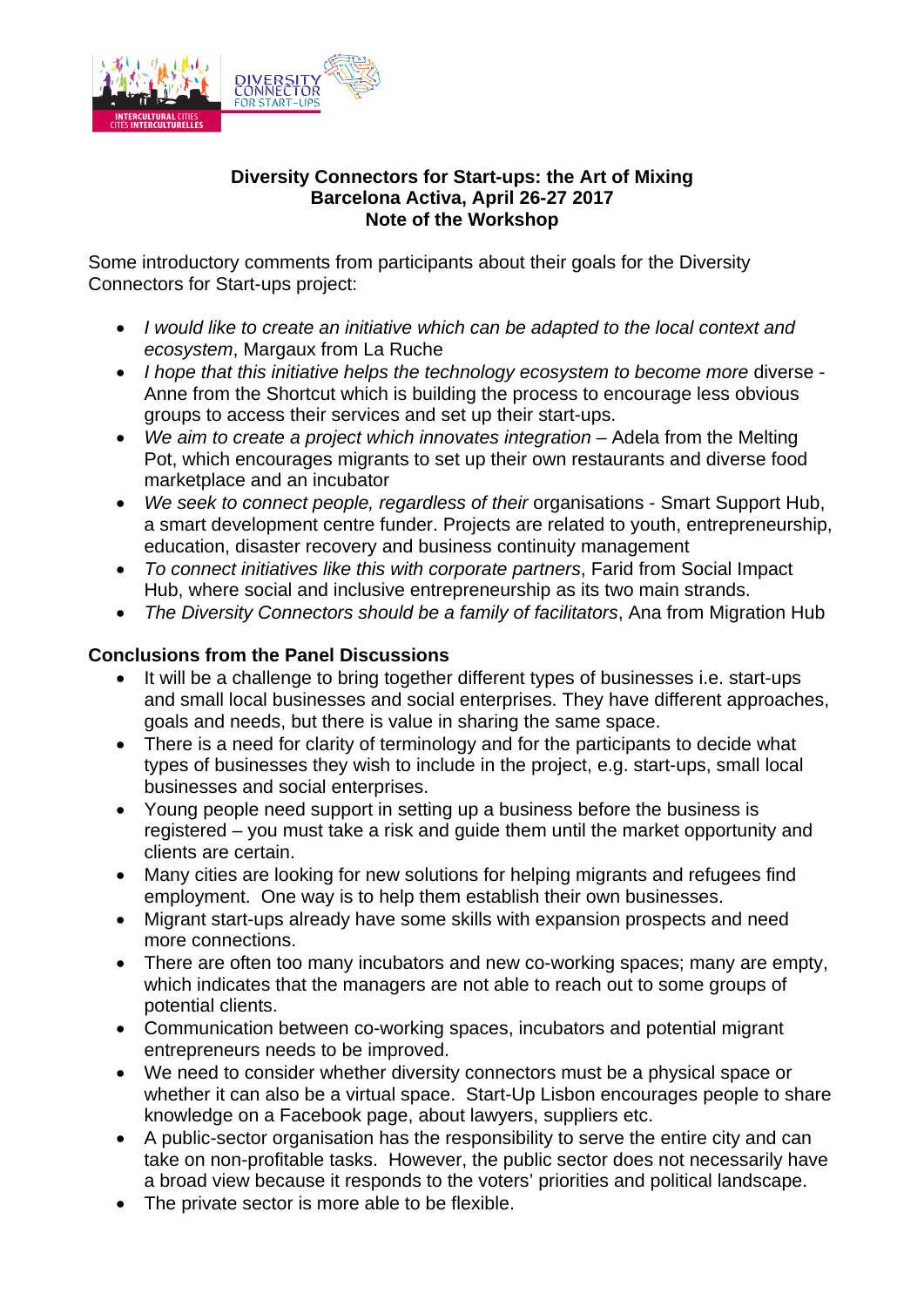

- Why is the concept of Diversity Connectors challenging?
- Where incubators are run by a local provider, it is more difficult to create diverse spaces. They often do not understand the conditions under which migrants operate. For example, In Germany you need a capital of €25,000 to register a business.

## **Case studies**

### **La Ruche, Paris**

- La Ruche experiments with methods to organise space in a way that everyone feels comfortable, but we do not target minorities specifically.
- We are a combination of co-working and incubation.
- All enterpreneurs can take part in the same activities and use the same tools.
- The La Ruche incubator located in the ban lieu has a different ecosystem from the ones which are in the business parks and universities.
- La Ruche invites the high-tech incubators to the ban lieu to make them feel the importance of being a part of the community.
- In La Ruche, the community approves new applicants, because the members share many things and sometimes want to keep their information confidential.

### **The Shortcut, Helsinki**

- The question of location is critical in the high-tech zone or in the migrant community.
- The Shortcut in Helsinki chooses to be in the middle of the buzz, where the investors and other enterpreneurs are, so refugees and migrants can leave their background behind and be just one of the gang.
- In Helsinki, there are a lot of mainstream incubators which inform migrants about opportunities and top up this information with informal education on tech-related business skills
- However, the needs of migrant and refugee enterpreneurs are totally different and often very basic. It is important for them to have role models. For migrants, confidentiality and being certain that they will not get in trouble with the authorities over papers etc. is crucial.

## **Migration Hub, Berlin**

- Migration Hub is a family. We interviewed all kinds of refugees, initiatives etc. to find out what they needed.
- We help migrants realise their ideas.
- The Migration Hub which has mapped 2,300 organisations across Europe ideas, social enterprises, start-ups, with the overall goal of interconnecting and federating the initiatives.
- The Hub offers space for free to migrant enterpreneurs. The space is now one of the 100 landmarks in Germany, a building built by the Nazis, and symbolically it is important to make it a space for diversity.
- When you attract the people, how do you help them exchange information with one another? First, have a sense of purpose - why do I want to be an entrepreneur, and second, a sense of belonging, e.g. each team organises breakfast and cleans up, to share responsibilities and have a sense of belonging.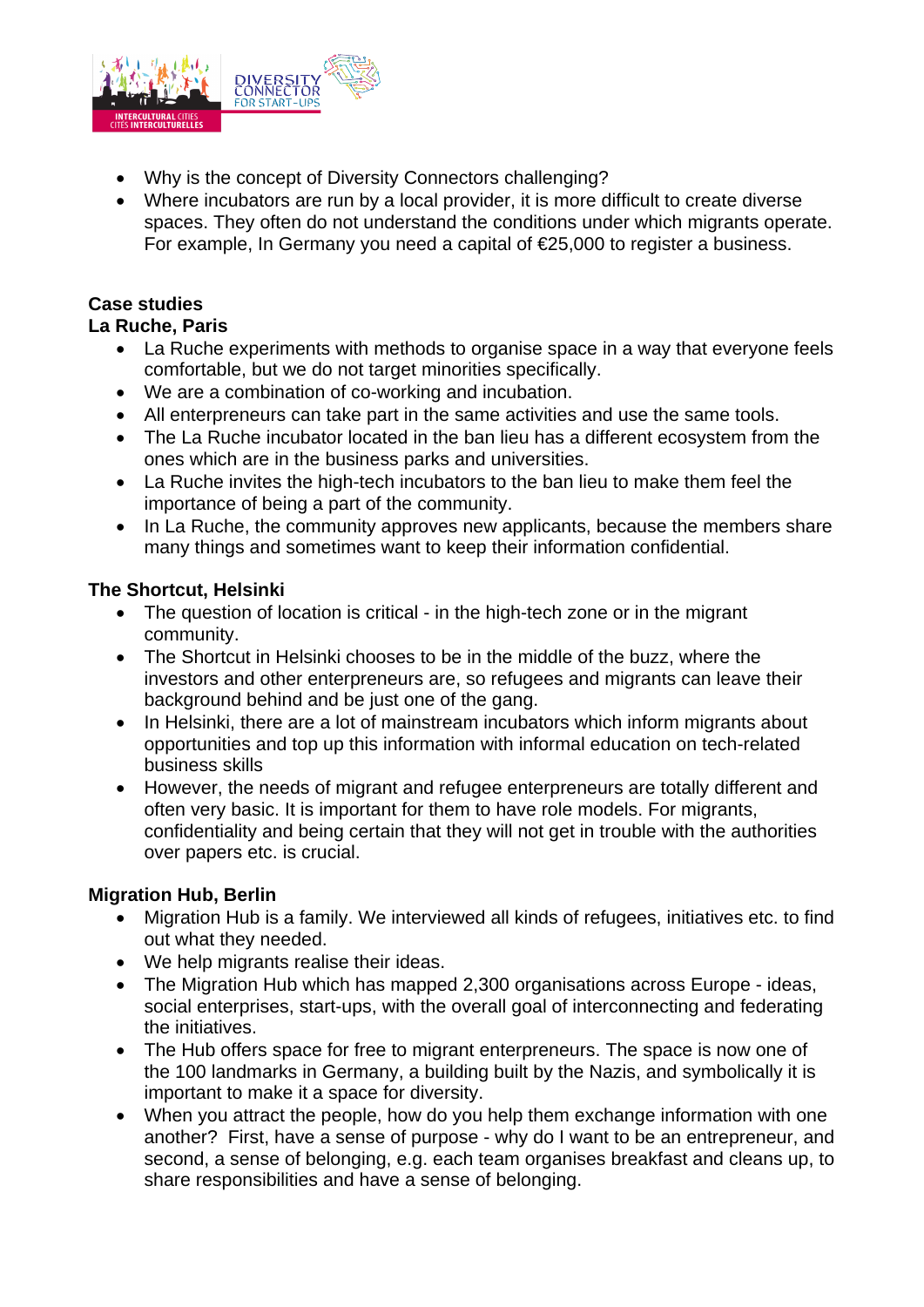

 We encourage a post-modern sense of business which is more about collaboration and sharing rather than competition. Women, locals etc. should be included. An ethos of socially responsible business, collaborative, networked and co-dependent.

## **Barcelona Activa**

- In Barcelona, in many co-working spaces, there are foreign nationals but they are in the same economic, social and legal situation as the citizens of Barcelona, so they are not socially diverse.
- The design of such an institution needs to be piloted, because you have two groups with so different backgrounds and needs. The community relations are also a resource.
- Sometimes it is better for incubators to have relationship not with individuals but with communities.
- Barcelona Activa, the business development agency of Barcelona, acts as a connector of diverse parts of the business ecosystem in the city.
- Barcelona Activa provides services not for specific groups but for specific needs.
- Immigrants often do not have work permits. Some have more than eight years in Spain, but they do not have the right to set up a start-up.
- Migrants don't have social capital, savings, information, so they have specific needs. It would be best to cater for these needs in a mainstream space but this is very difficult for the institutions to realise.
- Barcelona Activa offers services to anyone who wants to set up a business in Barcelona. Since 1986 over 1,000 start-ups have gone through Active's incubators.
- Barcelona Activa works with universities, foundations and accelerators, renting out spaces and choosing start-ups and enterpreneurs.
- All services are free, there is a little payment for specific projects (e.g. growth programmes)
- In 2016: Barcelona Activa created 236 companies and 559 new jobs, the occupation rate of its co-working space was 86%, 62% of its participants had a survival rate of 4 years.
- The total budget of Barcelona Activa is around 40 million Euros.

## **Conclusions and Action Points**

Rather than re-create the wheel, participants at the workshop agreed that Diversity Connectors for Start-ups should be a benchmark for incubators to measure their progress in creating a diverse environment. Our goal is for the Diversity Connectors logo to be used to by those incubators which consider diversity an advantage and recognised by corporate and public sector funders.

Workshop participants suggested the following good practices to be incorporated in the Diversity Connectors Benchmark:

- Create a Charter for the Diversity Connector incubators and have everyone subscribe to its shared values - respect, confidentiality, diversity
- Adopt a non-silo approach, offering specific add-on services and training for underrepresented enterpreneurs.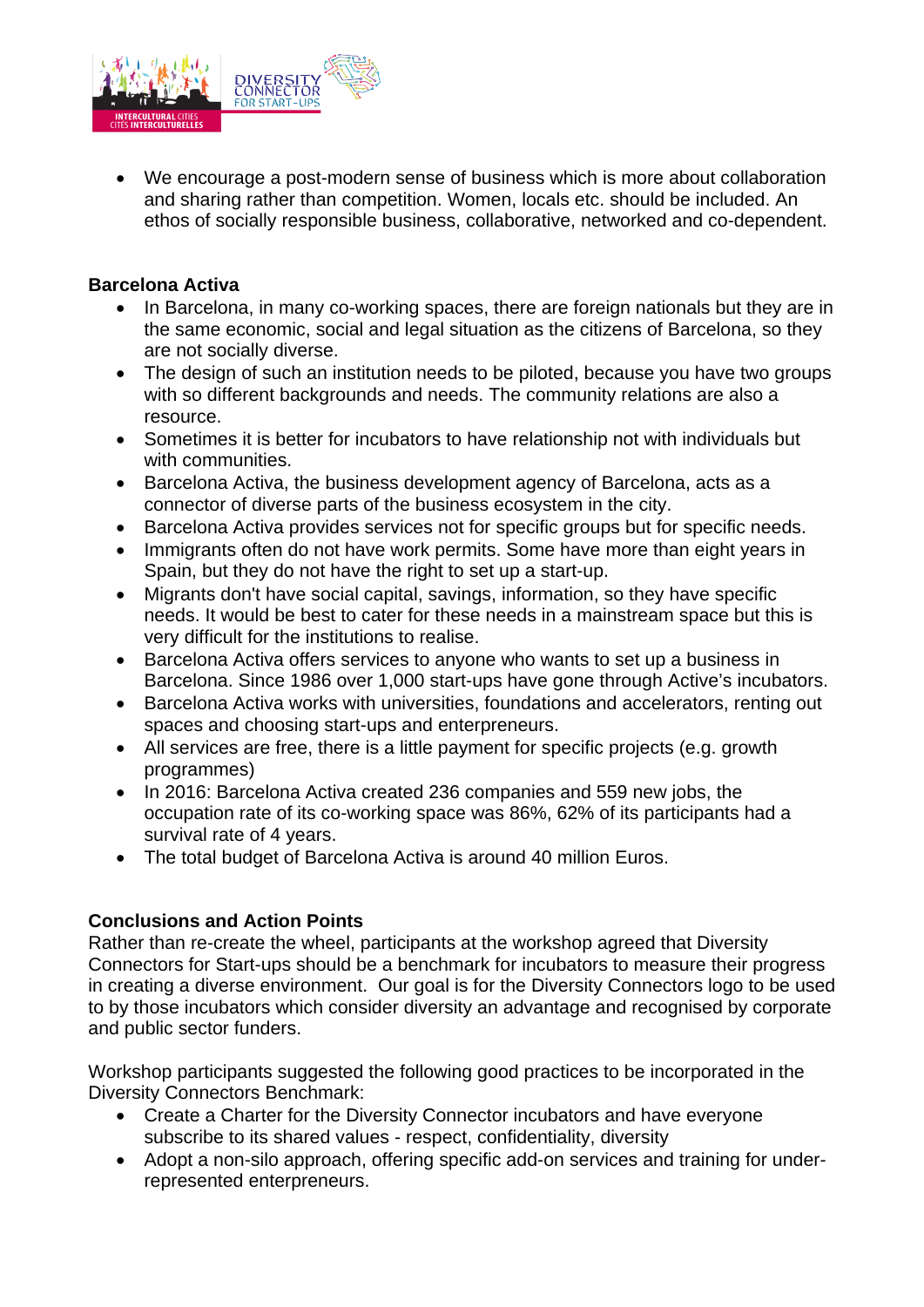

- Specify that refugees are welcome but the distinction is dropped when they come in.
- Create events with a specific methodology to mix different people, immigrants, women, youth, corporates.
- Engineer a good information flow about events, opportunities, spaces etc.
- Ensure that there are people from disadvantaged groups participating in events, opportunities and co-working spaces
- Encourage companies, public authorities and philanthropies to invest in diversity connectors.
- Create the conditions for open innovation, where you combine the leanness, agility and speed of start-ups with the resources and structure of enterprises, via ondemand teams.
- Connect competing projects and try to get them to cooperate with one another (Start-up Lisbon tries to do this).
- Provide people with skills to create participatory workshops and lunches to make sure that they engage
- Prioritise funding from the start for these businesses
- Think creatively about how to fund the incubator, for example, the Lift asks businesses that graduate from its programme to become partners and invest in the incubator.
- Consider different models of incubation. Be open to question your idea about what is an incubator.
- Be very flexible, open-minded and understand the role of place, time, education, gender etc.
- Ensure that Diversity Connectors have intercultural skills.
- Develop diversity within the leadership of the diversity connector; there needs to be a way that incubator graduates can move into leadership roles.
- For migrants, you need more social and cultural training, but the business mentoring is the same for all start-ups.
- If the culture of the space is openness, this can put off some people who may prefer to remain confidential. You need to gradually reassure them.
- When working with corporates, you need to understand their needs, e.g. they want to hire refugees.

# **Funding**

## **Corporate Funding**

- Social impact investment by corporates has less red tape, is quicker and comes with access to facilities, mentoring etc. It is perceived by corporates as part of their corporate social responsibility (CSR) commitment. However, building evidence for return on investment (ROI) as well as social return on investment (SROI) will help the corporate to build a stronger business case enabling it to attract more funding for its social impact investment programme.
- The interest of some corporates in funding incubators is in creating innovation hubs for themselves. Look for companies that look for talent - these are the people who want to create start-ups. Orange's innovation department makes partnerships with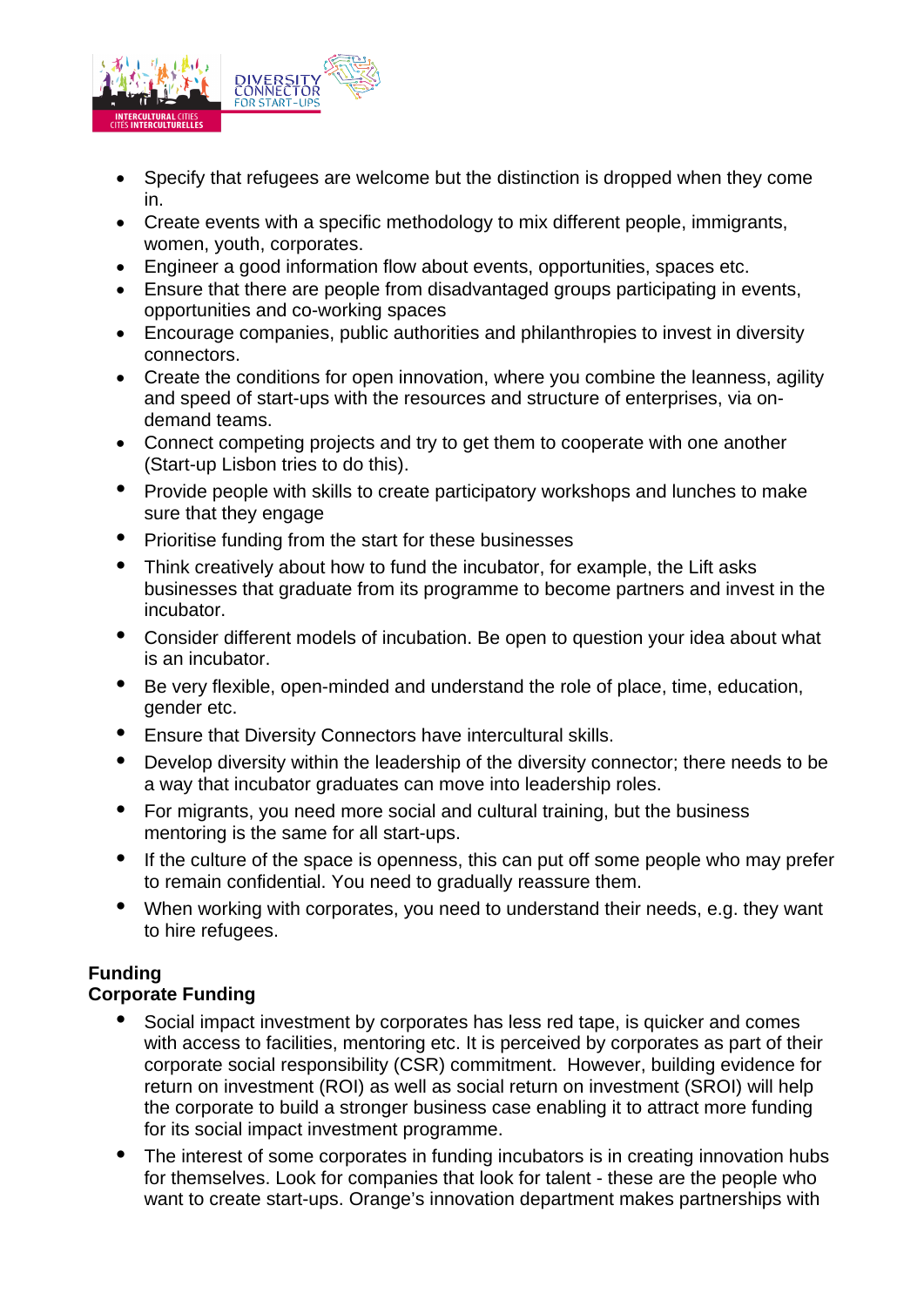

incubators because people who innovate are there. Deloitte also has this kind of programme.

- Corporates collaborate in organising events, often with universities and research sectors etc.
- Private companies do not have an interest in mentoring new enterpreneurs.

## **The Role of the Public and Not-for Profit Sectors**

- If public organisations run Diversity Connector incubators, they need to behave in an open and flexible way.
- The public sector must step in where the private sector has no interest.
- But the public incubators need to be competitive.
- Public institutions can think more long-term and take risks because they are publicly funded. They can invest in Diversity Connector incubators.
- Sometimes big NGOs have resources, but not the skills and flexibility, while public organisations have the infrastructure.
- The private sector also has foundations which can help. These foundations are often willing to change their portfolio if you help build their business case, whereas CSR departments do not have much money and are less flexible.
- A triangle of public, private and philanthropic organisations could drive the growth and sustainability of Diversity Connector incubators.

## **Evaluation and measurement:**

We need to undertake an assessment of

- the audiences (industries)
- the maturity of the business idea (quality and quantity)
- what kind of learner types are the entrepreneurs?
- if the entrepreneurs have a genuine motivation for business
- the diversity of incubator models, i.e. mainstream incubators that diversify, specially connected diverse incubators, and hybrids
- shared case studies, including learning from failure

#### **Methodology:**

To be included in the methodology:

- good practice databases with open licencing
- organised knowledge exchange (online)
- 'Fuzzy' exchange
- Regular meetings to find partners for training, mentoring, advice etc.
- We need training for different industries and stages of development as well as general and specific services for under-represented groups.
- Mixing industries makes perfect sense, but not mixing total beginners with later stage companies as later stage companies would be acting as mentors.
- We need Diversity Connectors for start-ups and small local businesses, which do not have the ambition to create new products and services or to create a scalable business model, and social enterprises.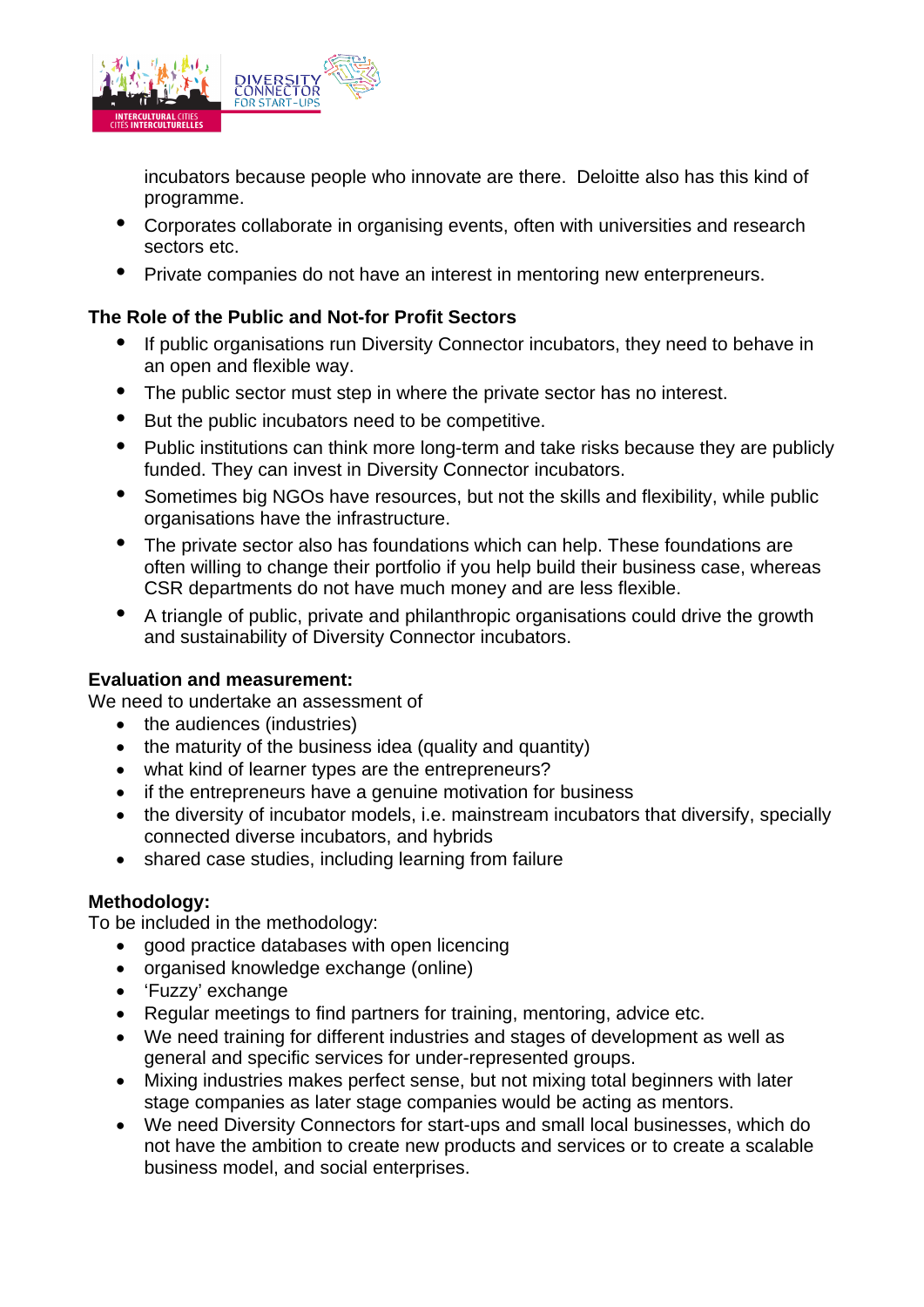

- What is needed is a short set of guidelines of how to bring diversity in a meaningful way into existing incubators, either in a shared space, or by collaborative initiatives between incubators and other partners.
- The Diversity Connectors label should be awarded by the Council of Europe or a new NGO comprised of all the incubators that create the label.
- The label needs to be put on the market, under the auspices of the ICC and with approval by the corporate sector.
- We should include companies that lead by example in diversity. Map the companies beforehand. The association can run an annual price.

### **Next Steps:**

### **Communications**

- Participants are to finish their videos for the Website page if they have not done so already – all participants in the workshop
- The ICC will explore if/how we can make the Website interactive for people to ask each other questions, share resources etc.
- We need to set up a consortium with a Memorandum of Understanding with a clear goal, and a timeline. It should be adapted to all small and big organisations and offer different levels of involvement.

### **Definitions and Mappings**

- We need to establish a common language about what we mean by a start-up (we need some definitions about diversity, incubators, start-ups, accelerators etc.) and small local businesses which do not have the same goals, in terms of developing new products and services and expansion and social enterprises.
- We need to map diverse enterprise, whether they are high or low entry-bar startups, small local businesses or social enterprises.
- We also need to map incubators which focus on high entry-bar start-ups, low entrybar start-ups small local businesses that do not have the ambition to grow or introduce new products or services in the marketplace and social enterprises.
- In France, there is a mapping of all incubators, as well as in Germany we need to capitalise on this.
- Lublin and Reggio will do similar mapping in their areas and organise knowledge exchange in their area. We can use the questions Alexy sent when including new organisations.

## **Diversity Connector Benchmark and Label**

- It was agreed that our goal is to build a multi-stakeholder alliance to promote a Diversity Connector guidelines for incubators, to certify and train new Diversity Connector incubators, and to help build a business case and find funding for them.
- Given that some organisations work with small local businesses and social enterprises without start-up ambitions, we should explore including them in the guidelines as well
- A set of guidelines will be created and will contain examples of actions to be based on real existing incubators. The draft guidelines will be ready by the next workshop.
- We will work on a methodology to build the business case and an evidence base to substantiate the added value of the Diversity Connectors label.